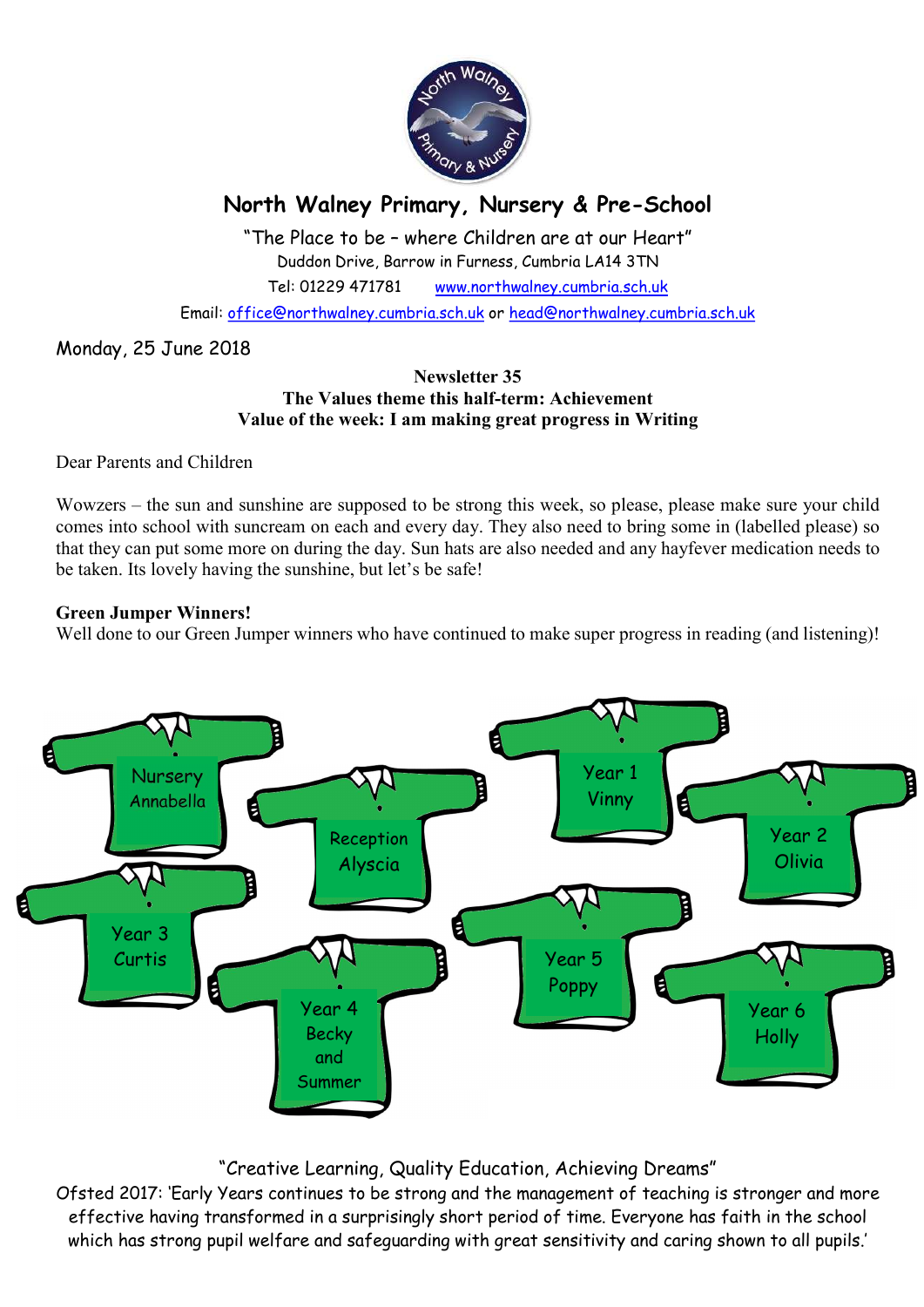#### New phone system

Hurrah – our new phone system is nearly installed and then we hope that everyone will be able to get through to the right person – or to leave a message for the right person, without any problems! There are going to be a number of options for you to choose from, so please do listen to the whole of the first message before making your choice. Sorry again about the problems we have been having.

# School Photograph Orders

Please make sure all orders for the class photographs are back into school by Friday 29<sup>th</sup> June as they are being picked up on that day. Thank you.

# Race for Life

Well done to all of the children and staff who joined with George Hastwell School last Thursday to complete the Walney Race for Life. It was such a special afternoon, seeing all of our children running or walking alongside staff and pupils from George Hastwell – and raising money for such a good cause. Any sponsor money can be brought into the office and we will pass It on to Emma from GH. Thank you!





### PTA Non-Uniform Day - REMINDER

We are having a non-uniform day on Friday  $29<sup>th</sup>$  June for donations towards Walney Gala Day. Please could you send in chocolates and sweets as part of our collection on the day. Thank you everyone!

Don't forget that Gala Day is on Sunday 1st July 2018.

### Cumbria Training Centre opportunities

Fully funded courses are available for everyone to apply for including:

- Business Administration (Level 1)
- Childcare (Level 1)
- Health and Social Care (Level 1)
- $\bullet$  Maths (Up to Level 2)
- $\bullet$  English (Up to Level 2)
- $\bullet$  ICT (Up to Level 2)

For more information call 01229 838892 or email Rachel.west@cumbriatc.org.uk.



And finally…

Last week we had lots of parents contacting the school about different dates and events. We post them all out in the weekly newsletter as soon as they are agreed, so please do make sure you read the whole of each week's newsletter and then you won't miss anything!

Yours sincerely,

Raylate